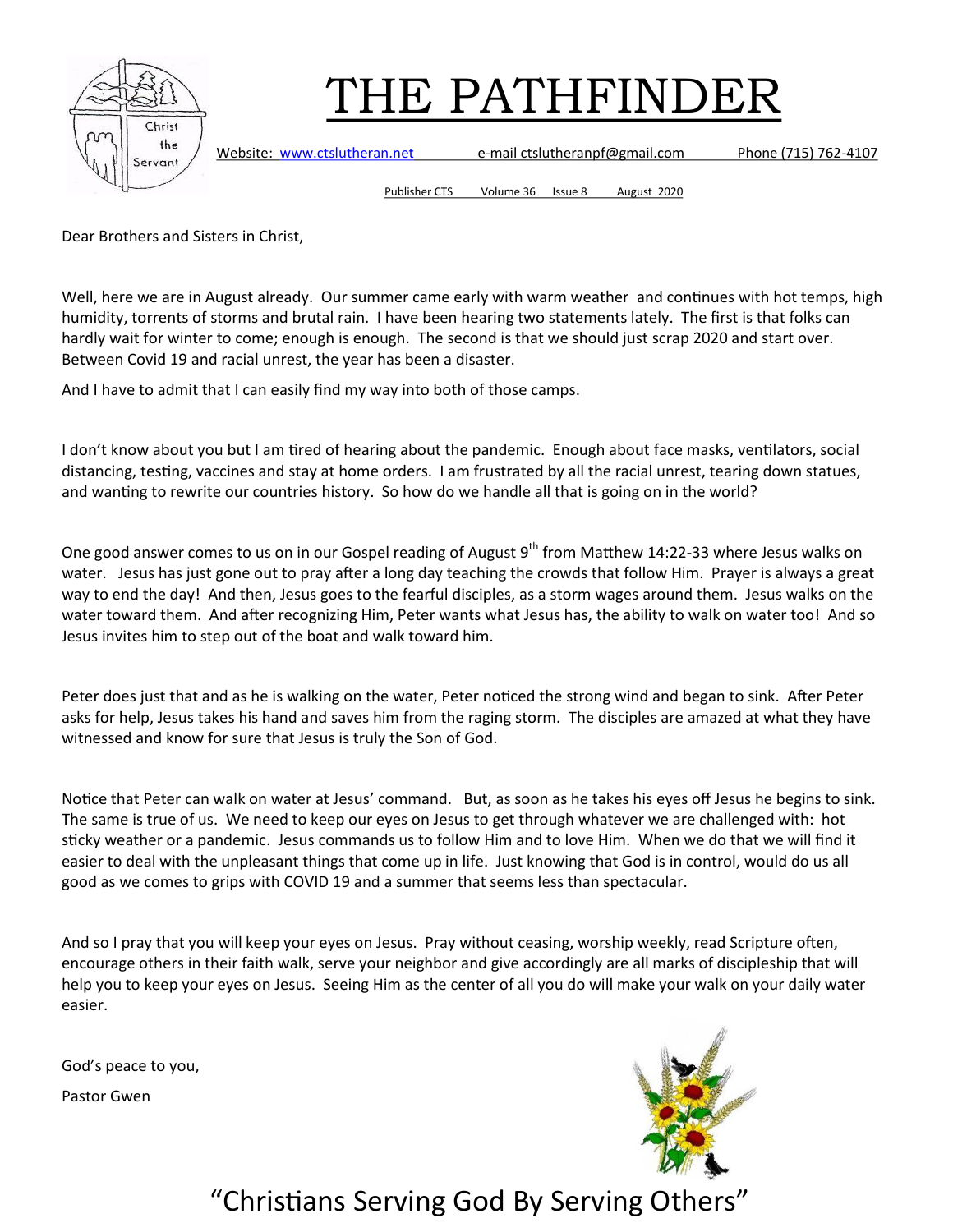

Website: [www.ctslutheran.net](http://www.ctslutheran.net/) e-mail ctslutheranpf@gmail.com Phone (715) 762-4107

Publisher CTS Volume 36 Issue 8 August 2020

### **Office Hours for Pastor - August 2020**

| August 3rd  | 1:00-4:00 pm |
|-------------|--------------|
| August 5th  | 2:00-5:00 pm |
| August 10th | 1:00-4:00 pm |
| August 12th | 2:00-5:00 pm |
| August 17th | 1:00-4:00 pm |
| August 19th | 2:00-5:00 pm |
| August 24th | 1:00-4:00 pm |
| August 26th | 2:00-5:00 pm |
| August 31st | 1:00-4:00 pm |

## **Men's Group—Thursday**

| August 6th  | 5:00-6:00 pm |
|-------------|--------------|
| August 13th | 5:00-6:00 pm |
| August 20th | 5:00-6:00 pm |
| August 27th | 5:00-6:00 pm |
|             |              |

## **Bible Study Sunday following Worship**

August 2nd

August 16th

August 23rd

August 30th

**Women's Quilting Group—Monday** 

| August 6th  | 1:00-4:00 pm |
|-------------|--------------|
| August 13th | 1:00-4:00 pm |
| August 20th | 1:00-4:00 pm |
| August 27th | 1:00-4:00 pm |

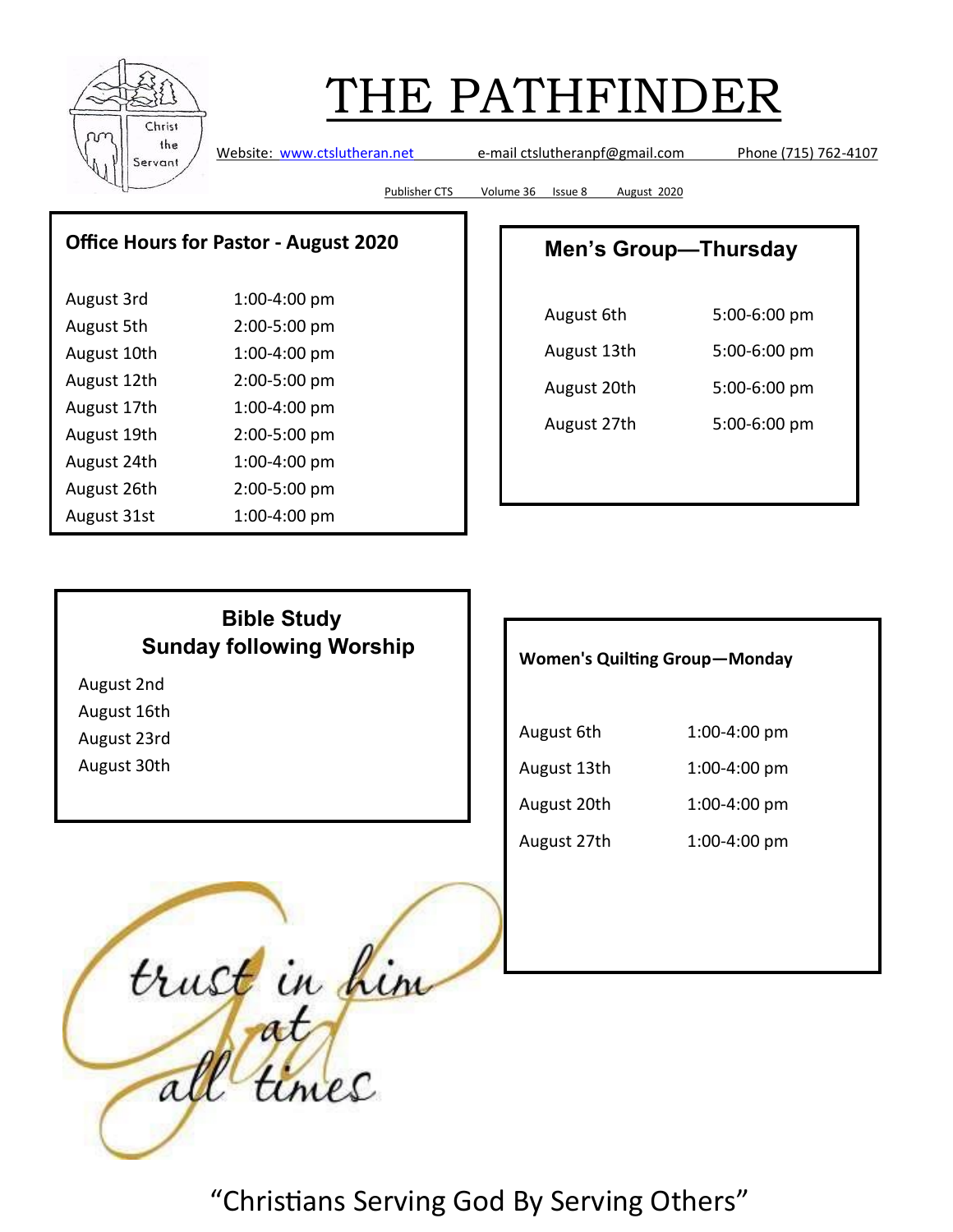

Website: [www.ctslutheran.net](http://www.ctslutheran.net/) e-mail ctslutheranpf@gmail.com Phone (715) 762-4107

Publisher CTS Volume 36 Issue 8 August 2020



## **August Bible Readings**

#### **August 2, 2020 –9th Sunday after Pentecost**

Isaiah 55:1-5 Psalm 145:8-9,14-21 Romans 9:1-5 Matthew 14:13-21

### **August 9th, 2020 –10th Sunday after Pentecost**

1 Kings 19:9-18 Psalm 85:8-13 Romans 10:5-15 Matthew 14:22-33

### **August 16, 2020 - 11th Sunday after Pentecost**

Isaiah 56:1, 6-8 Psalm 67 Romans 11:1-2a,29-32 Matthew 15:21-28

### **August 23, 2020 - 12th Sunday after Pentecost**

Isaiah 51:1-6 Psalm 138 Romans 12:1-8 Matthew 16:13-20

### **August 30, 2020 - 13th Sunday after Pentecost**

Jerimiah 15:15-21 Psalm 26:1-8 Romans 12:9-21 Matthew 16:21-28



**Therefore confess your sins to one another, and pray for one another, that you may be healed… James 5:16.**

Please remember these people and requests in your prayers.

**Health/ Concerns:** Dale, Scott, Margaret, Nancy, Tom, Jim, Keisha, Darlene, Fred, Dina, Liam, Davis, Rodney, and Kris.

**Military** - Anton ,Claire, Allesa Marrie and Natalie.

CTS Church Council, Men's Group, WELCA, Quilting Ministry, Adult Bible Studies, CTS Youth, AIDS orphans in Malawi, Hunger and poverty in the world, and those struggling with the Coronavirus.

**\*\*\*\*\*\*\*\*\*\***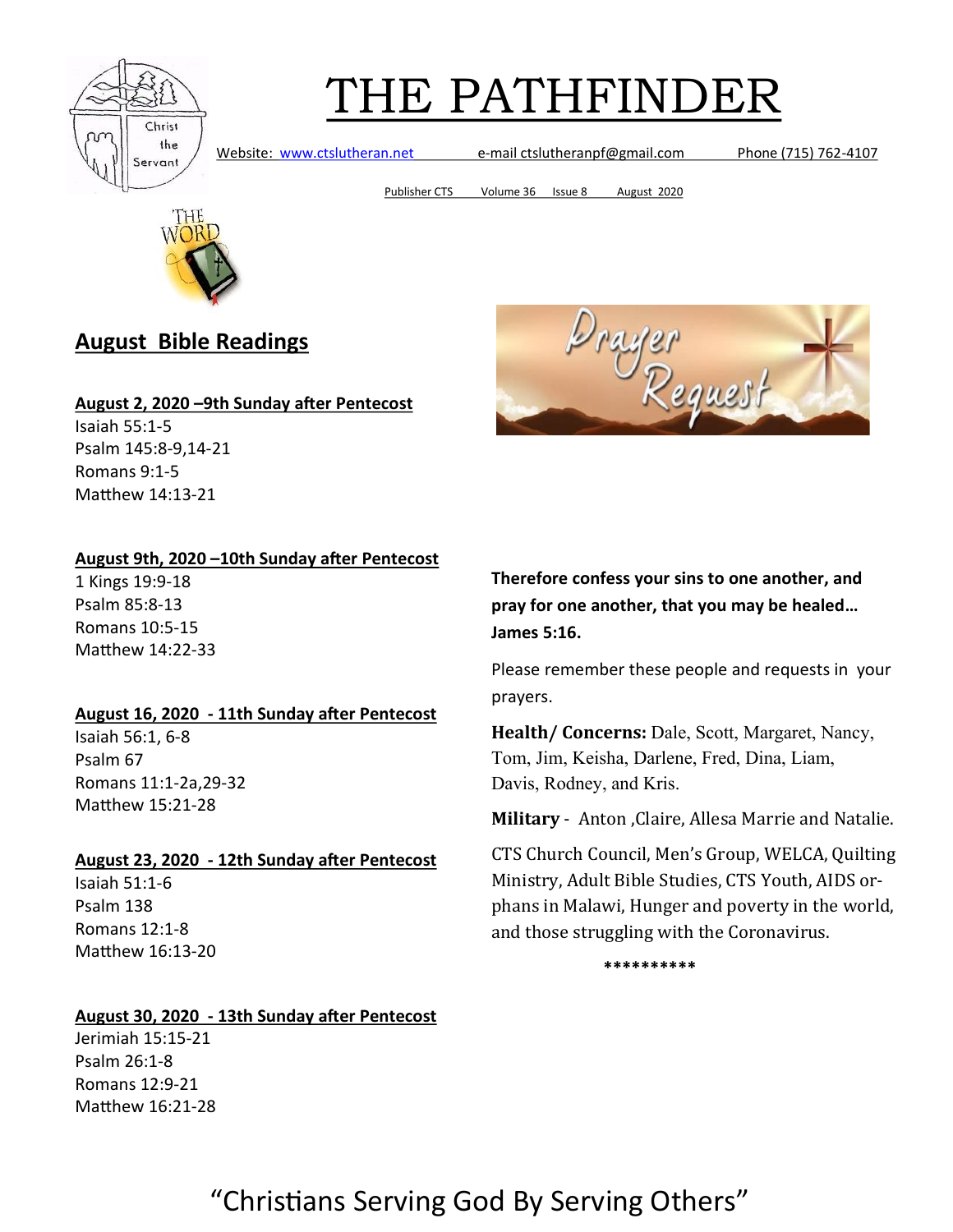

Website: [www.ctslutheran.net](http://www.ctslutheran.net/) e-mail ctslutheranpf@gmail.com Phone (715) 762-4107

Publisher CTS Volume 36 Issue 8 August 2020





Farmer's Market is held in the church parking lot on Wednesday from 2:00 pm—5:15 pm. The doors to the church will be kept locked to the public.

Music :

August 2 & Aug 16 Deb Hyde will be bringing us special music.

August 9 Karen Heins, Music Diretor and Jill Konicek, Stephen Ministry Leader will be coming to enhance our worship with their music and preaching. They are from Holy Cross Lutheran in Menomonee Falls, WI.

August 23 Michelle Pride, ELCA storyteller and her band from Eau Claire will be visiting to enliven our worship with their music. Michelle will also be bringing us the message that morning.



August 30 is open. If you would like to bring us special music that day please see Pastor Gwen.

As you might have noticed, the volunteer schedule has a few empty spots. We did not have enough people to fill all the spots. The chart is on the bulletin board next to the office, if you would like to add your name and help us out. Questions can be directed to Pastor Gwen.



Barb Schindhelm will be opening up the building to quilters on Wednesday afternoons beginning at 1 pm. There are many quilt tops that need to be tied, sewn and some ironing to do. If you are interested please check with Barb to make sure that the women will be around each Wednesday.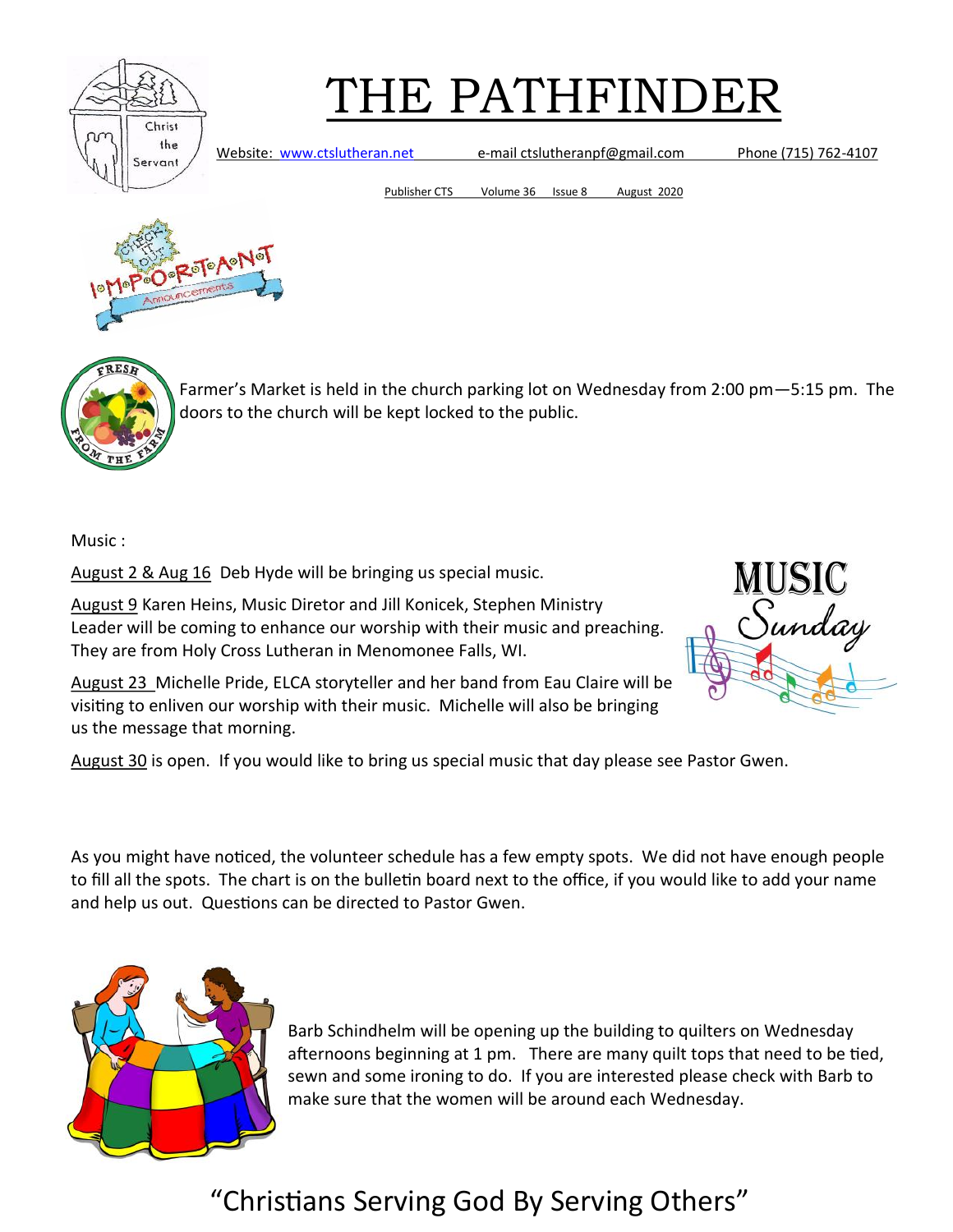

Website: [www.ctslutheran.net](http://www.ctslutheran.net/) e-mail ctslutheranpf@gmail.com Phone (715) 762-4107

Publisher CTS Volume 36 Issue 8 August 2020

Our In-Person Safety Team has reviewed their recommendations which are included in this newsletter and decided to continue with our policy. Masks are not required but are **highly recommended.** Social distancing of 6 feet should also be observed while you are in the building. Masks, hand sanitizer and disinfecting wipes are available throughout the building. If you should have any questions about the policy of how we are dealing with COVID-19 please see one of the safety teams members. Barb Schindhelm, RB Melvold, Dr Scott Carpenter or Pastor Gwen will be happy to answer your questions.

Bible study continues on Sunday mornings after worship. Since there is no organized coffee hour, we can start shortly after worship ends. We will continue with the DVD series from Tim Wengert. It is a wonderful study of the tenants of our faith as Lutherans.

Men's group is back to meeting on Thursday evenings from 5:00-6:00 p.m. All men are welcome to join. You can call Mike Roberts or Terry Tarras for more information.

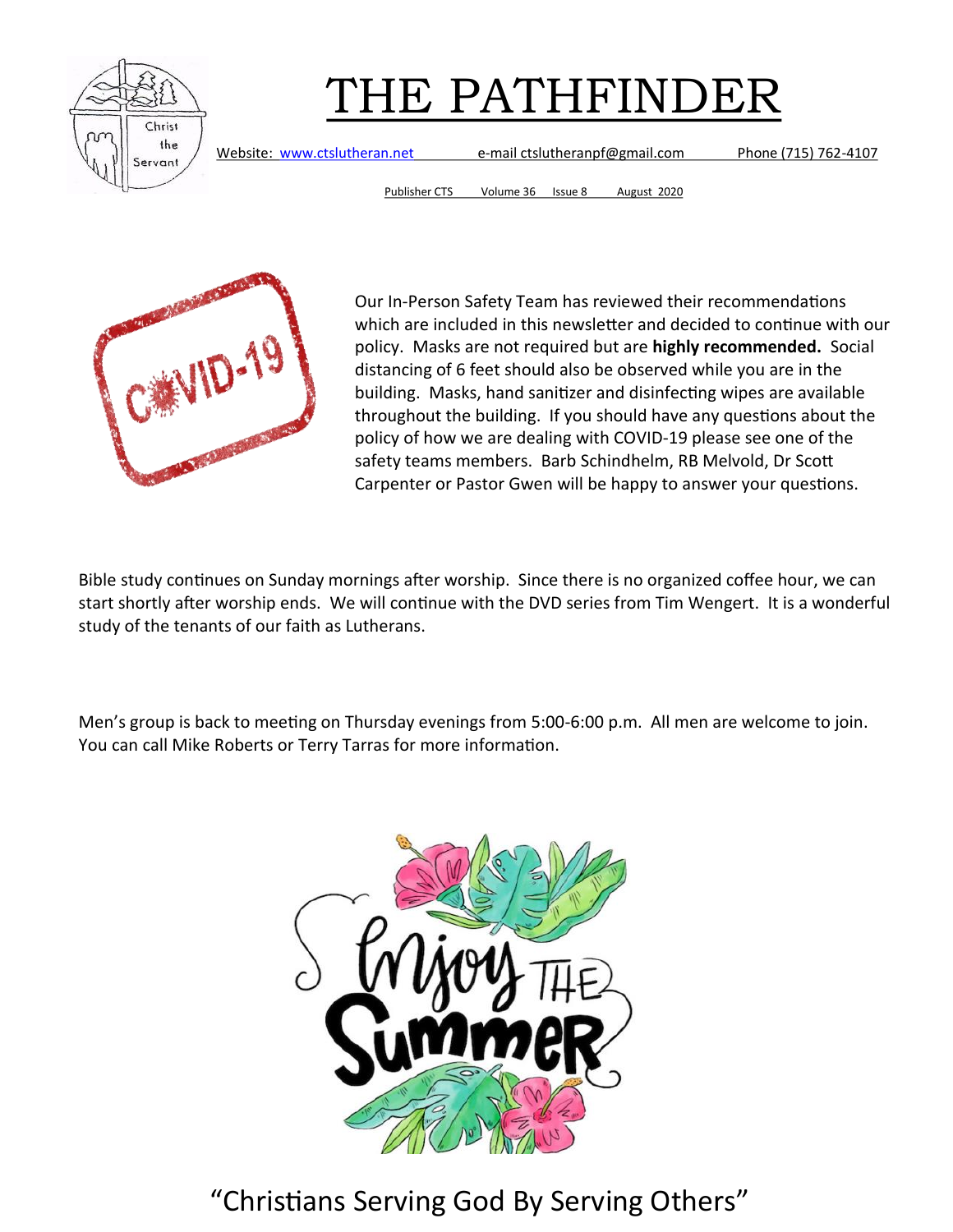

Website: [www.ctslutheran.net](http://www.ctslutheran.net/) e-mail ctslutheranpf@gmail.com Phone (715) 762-4107

Publisher CTS Volume 36 Issue 8 August 2020

## **Summer**

| J                                                                                                                                                                                           | U                                 | Ν | Ε | S | $\mathbf{I}$                                                                                     | S | S | S                 | S             | Υ | Κ                    | S            | Ε                                                 | U                                                          |                          | В            | Μ                                 |  |
|---------------------------------------------------------------------------------------------------------------------------------------------------------------------------------------------|-----------------------------------|---|---|---|--------------------------------------------------------------------------------------------------|---|---|-------------------|---------------|---|----------------------|--------------|---------------------------------------------------|------------------------------------------------------------|--------------------------|--------------|-----------------------------------|--|
| U                                                                                                                                                                                           | S                                 | M | Ε | А | U                                                                                                | Υ | Ε | Ο                 | U             | Η |                      | Κ            |                                                   | Ν                                                          | G                        | S            | Α                                 |  |
| S                                                                                                                                                                                           | M                                 | w | Ε | Ε | Α                                                                                                | Ν |   | U                 | Β             | Ν | w                    | А            | S                                                 | Ε                                                          | Υ                        | R            | Ε                                 |  |
| U                                                                                                                                                                                           | Τ                                 | w | I | R | R                                                                                                | S | G | I                 | С             | Α | В                    |              | Ν                                                 | А                                                          | R                        | Ε            | R                                 |  |
| Ν                                                                                                                                                                                           | s                                 | Н | ν | Μ | Τ                                                                                                | С | С | L                 | Τ             | Ε | Α                    | U            | D                                                 | Τ                                                          | ٧                        |              | С                                 |  |
| Τ                                                                                                                                                                                           | Υ                                 | U | G | I | M                                                                                                | Υ | S | Ε                 | Α             | D | В                    | $\mathsf{I}$ | R                                                 | S                                                          | S                        | Κ            | Ε                                 |  |
| Α                                                                                                                                                                                           | G                                 | L | С | I | С                                                                                                | I | R | Ν                 | Ν             | S | L                    | R            | R                                                 | Ν                                                          | D                        | Ν            | С                                 |  |
| Ν                                                                                                                                                                                           | R                                 | Ε | U |   | F                                                                                                | M | Ν | Α                 | U             | Ο | S                    | Ε            | А                                                 | R                                                          | G                        |              | I                                 |  |
| Ο                                                                                                                                                                                           | Ε                                 | А | Ε | J | Ε                                                                                                | R | S | G                 | Η             | S | w                    | Ε            | А                                                 | Β                                                          | Ν                        | R            | С                                 |  |
| S                                                                                                                                                                                           | Ε                                 | n | Α |   | В                                                                                                | R | Ε |                   | L             | Ο | R                    | Ο            | S                                                 | R                                                          | $\overline{\phantom{a}}$ | Ρ            | R                                 |  |
| С                                                                                                                                                                                           | Ν                                 | Α | Ο | F |                                                                                                  | Ο | G | Τ                 | L             | Τ | В                    | Τ            | Ε                                                 | Е                                                          | Τ                        | S            | Ε                                 |  |
| Η                                                                                                                                                                                           | G                                 | Ν | I | Η | S                                                                                                |   | F | F                 | Α             | Ε | Ο                    | Α            | Ε                                                 | Ε                                                          | Α                        | Н            | С                                 |  |
| Ο                                                                                                                                                                                           | R                                 | С | Α | M | Ρ                                                                                                | I | Ν | G                 | Τ             | W | Τ                    | Н            | в                                                 | Ζ                                                          | Ο                        | С            | С                                 |  |
| Ο                                                                                                                                                                                           | А                                 | С | I | Ν | С                                                                                                |   | Ρ | А                 | w             | Α | S                    | Ρ            | S                                                 | Ε                                                          | В                        | Α            | О                                 |  |
| L                                                                                                                                                                                           | S                                 | F |   |   | Ε                                                                                                | S | Κ | M                 | Ο             | S | Q                    | U            |                                                   | Τ                                                          | Ο                        | Ε            | S                                 |  |
| Τ                                                                                                                                                                                           | S                                 | U | G | U | А                                                                                                | S |   |                   |               | Α | В                    | Е            | S                                                 | А                                                          | В                        | В            | О                                 |  |
| G                                                                                                                                                                                           | Ν                                 |   | Ν | Е | n                                                                                                | R | А | G                 | S             | U | Ν                    | S            | Н                                                 | I                                                          | Ν                        | Е            | Ν                                 |  |
| <b>ANTS</b><br><b>CAMPING</b><br><b>AUGUST</b><br><b>FISHING</b><br><b>BARBECUE</b><br><b>FLIES</b><br><b>BASEBALL</b><br><b>FLOWERS</b><br><b>BEACH</b><br><b>GARDENING</b><br><b>BEES</b> |                                   |   |   |   | <b>HIKING</b><br><b>HOLIDAYS</b><br><b>HOT</b><br><b>ICE CREAM</b><br><b>JULY</b><br><b>JUNE</b> |   |   |                   |               |   |                      |              | <b>SANDALS</b><br><b>SUNBURN</b><br><b>SUNTAN</b> | <b>SKATEBOARD</b><br><b>SUNGLASSES</b><br><b>SUNSCREEN</b> |                          |              |                                   |  |
| <b>BICYCLE</b>                                                                                                                                                                              | <b>GOLF</b><br><b>GREEN GRASS</b> |   |   |   |                                                                                                  |   |   | <b>MOSQUITOES</b> |               |   |                      |              |                                                   |                                                            | <b>SWEAT</b>             |              |                                   |  |
| <b>BLUE SKY</b>                                                                                                                                                                             | <b>HAT</b>                        |   |   |   |                                                                                                  |   |   | NO SCHOOL         |               |   |                      |              |                                                   |                                                            | <b>UV RAYS</b>           |              |                                   |  |
| <b>BOATING</b>                                                                                                                                                                              |                                   |   |   |   |                                                                                                  |   |   |                   | <b>PICNIC</b> |   |                      |              |                                                   |                                                            |                          | <b>WASPS</b> |                                   |  |
| <b>BREEZE</b>                                                                                                                                                                               |                                   |   |   |   |                                                                                                  |   |   |                   |               |   | <b>ROLLER BLADES</b> |              |                                                   |                                                            |                          |              | <b>WATER FIGHTS</b><br>WATERMELON |  |
|                                                                                                                                                                                             |                                   |   |   |   |                                                                                                  |   |   |                   |               |   |                      |              |                                                   |                                                            |                          |              |                                   |  |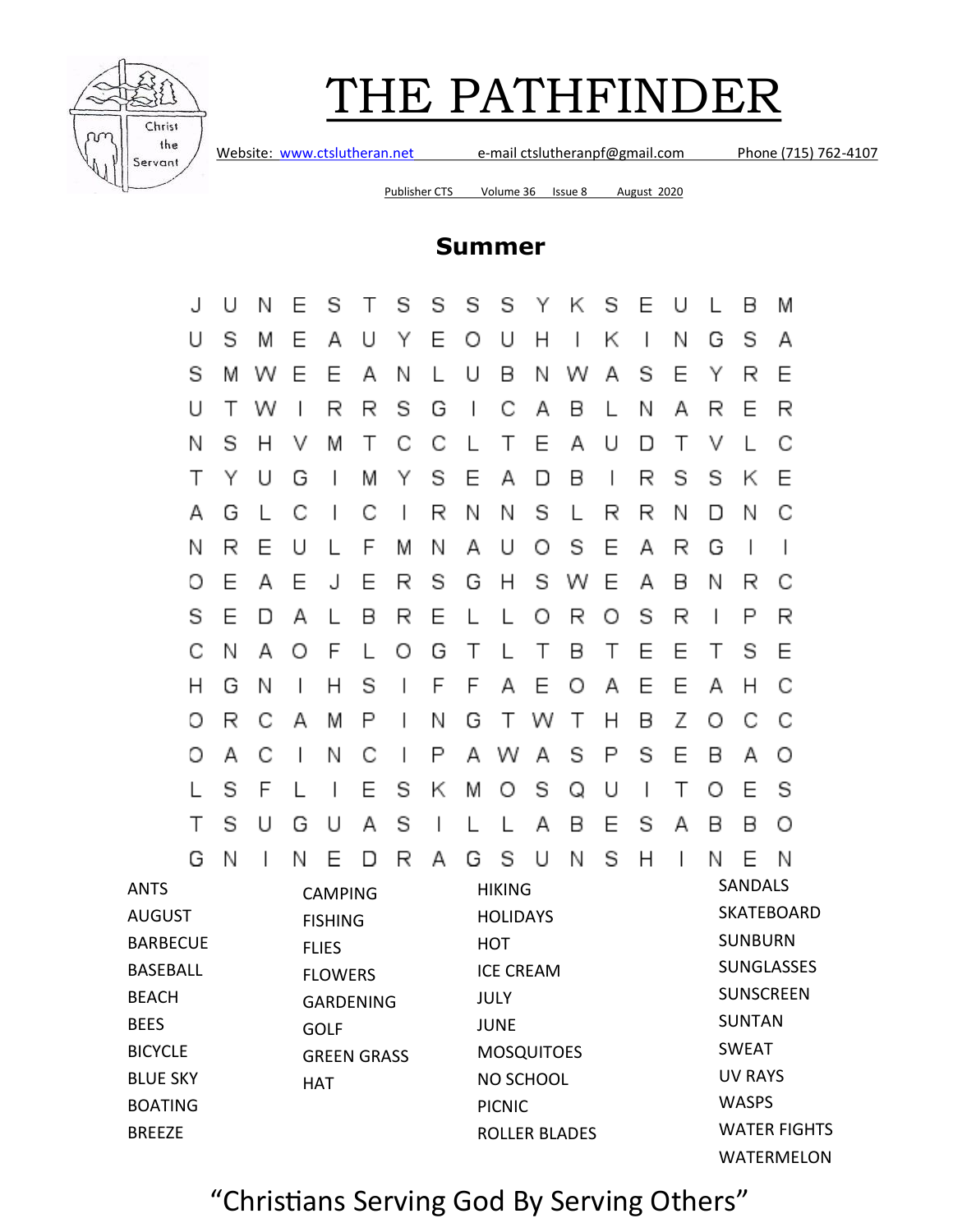

Publisher CTS Volume 36 Issue 8 August 2020

#### **To: Christ the Servant Lutheran Church Congregation From: Return to In Person Worship Safety Team**

After prayerfully reviewing current science and medical information from the Center for Disease Control we are making the following recommendations to the Church Council for approval.

Christ the Servant Lutheran Church shall return to in person worship beginning on **July 5, 2020.**

### **During worship there will be:**

NO sharing of the "peace". NO singing (we will try to get special music for each service). A basket placed at the entrance to the sanctuary to collect the offering. Communion will be continuous with social distancing being observed.

### **The following guidelines will be in place for the safety of our worshiping community:**

Face masks are highly recommended and will be provided by the church if guests do not have one. At all times social distancing of 6 feet will be observed.

There will be no coffee hour after worship.

If people want to visit, they should do so outside or move to the Fellowship Hall as long as they keep social distancing at 6 feet.

High contact surfaces will be disinfected prior to and after worship.

We ask that you wipe down contact surfaces when you leave other areas of the building.

High risk individuals will still be able to worship on line by listening to parts of the service and the sermon on the churches Facebook page after noon on Sunday or they may read the message posted on the church web site.

### **Christ the Servant Lutheran Church shall provide the following for the congregation as needed:**

One-time use face masks. Hand sanitizer. Anti-bacterial soap. Anti-bacterial wipes. A no contact thermometer.

### **We ask that all those who would gather in our building:**

Use social distancing of at least 6 feet. Stay home and do not enter the building if you are not feeling well. Use common sense in wearing masks, hand washing, and disinfecting areas used.

Thank you for your help in making our church building a safe and welcoming place to come.

Return to In Person Worship Safety Team Dr Scott Carpenter Pastor Gwen Barb Schindhelm R.B. Melvold